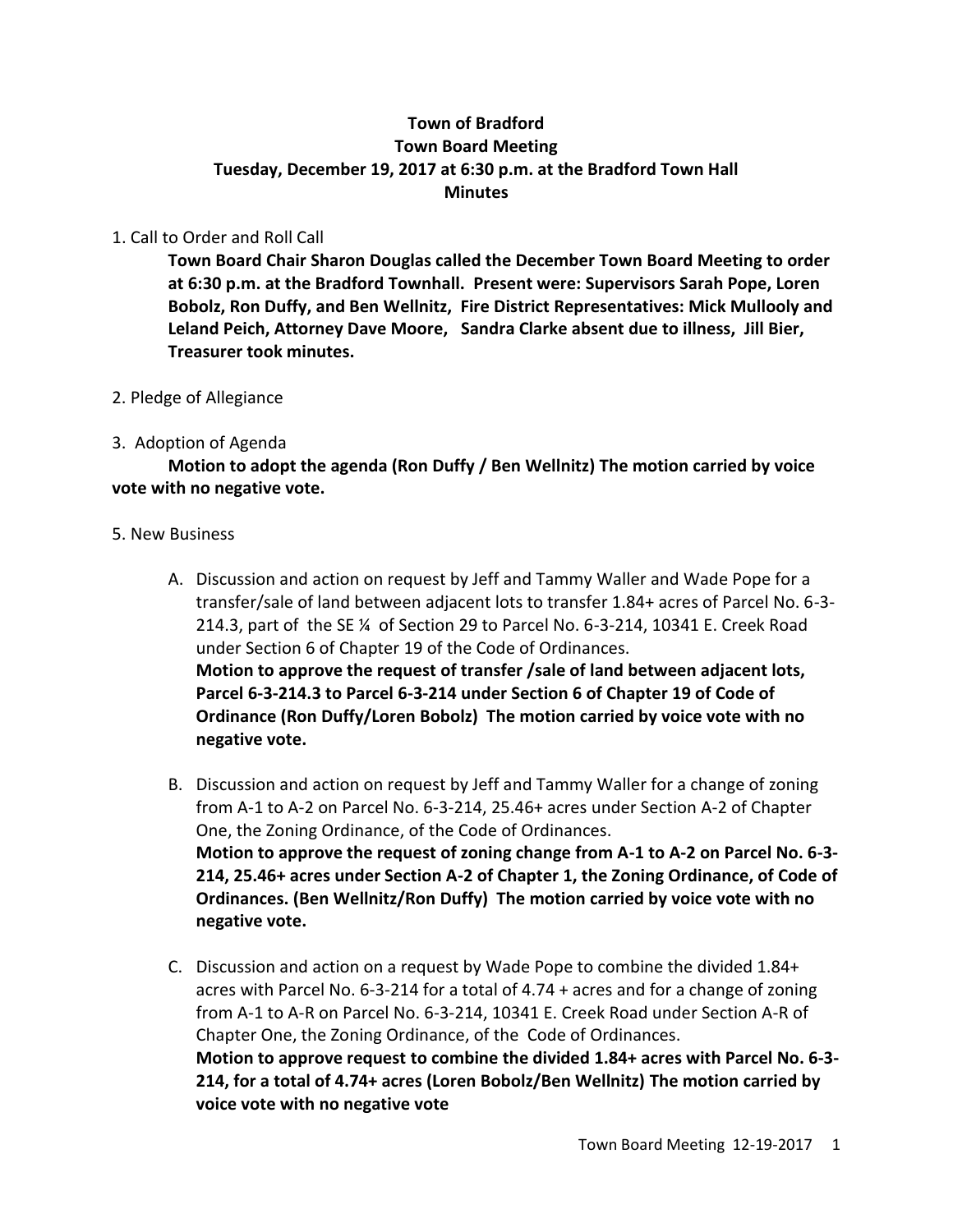**Motion to approve change of zoning from A-1 to A-R on Parcel No. 6-3-214, 10341 E. Creek Road under Section A-R of Chapter 1, the Zoning Ordinance, of the Code of Ordinance. (Ron Duffy/Ben Wellnitz? The motion carried by voice vote with no negative vote.**

D. Discussion and action on date of Town Caucus (between January  $2<sup>nd</sup>$ , and January 21st, 2018.

**Motion to set the date of Town Caucus to January 16, 2018 at 6:30 p.m. before the January Town Board Meeting. (Ben Wellnitz/Ron Duffy) The motion carried by voice vote with no negative vote.**

- E. Discussion and action on Zoning Officer Report **None**
- F. Discussion and action on report by Fire District Representative.

Mick Mullooly, Fire Representative, gave each board member a copy of his report and minutes of the fire district meetings.

Jeff London, acting interim Chief, and Colin Cleland arrived at 6:50 p.m. and said he was willing to address any questions from the board or Attorney Moore as to the letter from the Clinton Fire and EMS Department Members. Ron Duffy asked if they could have exact concerns and a proposal to solve the issues arising with the Fire Members and the Fire Board. Jeff London wanted to apologize to Mick Mullooly, Mick has been good on the board and hoped he would continue on the board. Jeff further stated their wish was to have better communications between the board, the members and the municipalities. Attorney Moore asked the board if anyone had any questions and concerns about a conflict of interest if Attorney Moore represented the fire board and establish a meeting between the Fire Board, President and Treasurer, and the Village President and Administrator. Attorney Moore didn't feel there was a conflict, and because he was one of the writers of the agreement, he would have better knowledge than most. No one had any concerns. Attorney Moore would arrange a 3-way meeting, then he would meet with the municipalities in a joint meeting to discuss, if any, changes that needed to be made to the Fire Agreement. The board thought this was an acceptable idea. Mick did note that they were working on a job description for the Fire Chief Role. Attorney Moore agreed and felt they needed to have a clear chain of command and communications within the board and the EMS and fire members.

G. Discussion and action on Supervisor's evaluation of their sections of roads.

Chairman Sharon Douglas asked each of the supervisors about their evaluations. Ben Wellnitz had been doing some tree and brush work. Ron Duffy was working on the pot hole filling on Carvers Rock and Larsen at the Y intersection, also fixed cracks on Waite Rd and on BC Townline by County J. He would like to work on tree and brush cutting on Dunn and Waite. A pothole was opening up on BC Townline half way between Carvers Rock and Culvert. He also had a picture of a concern of a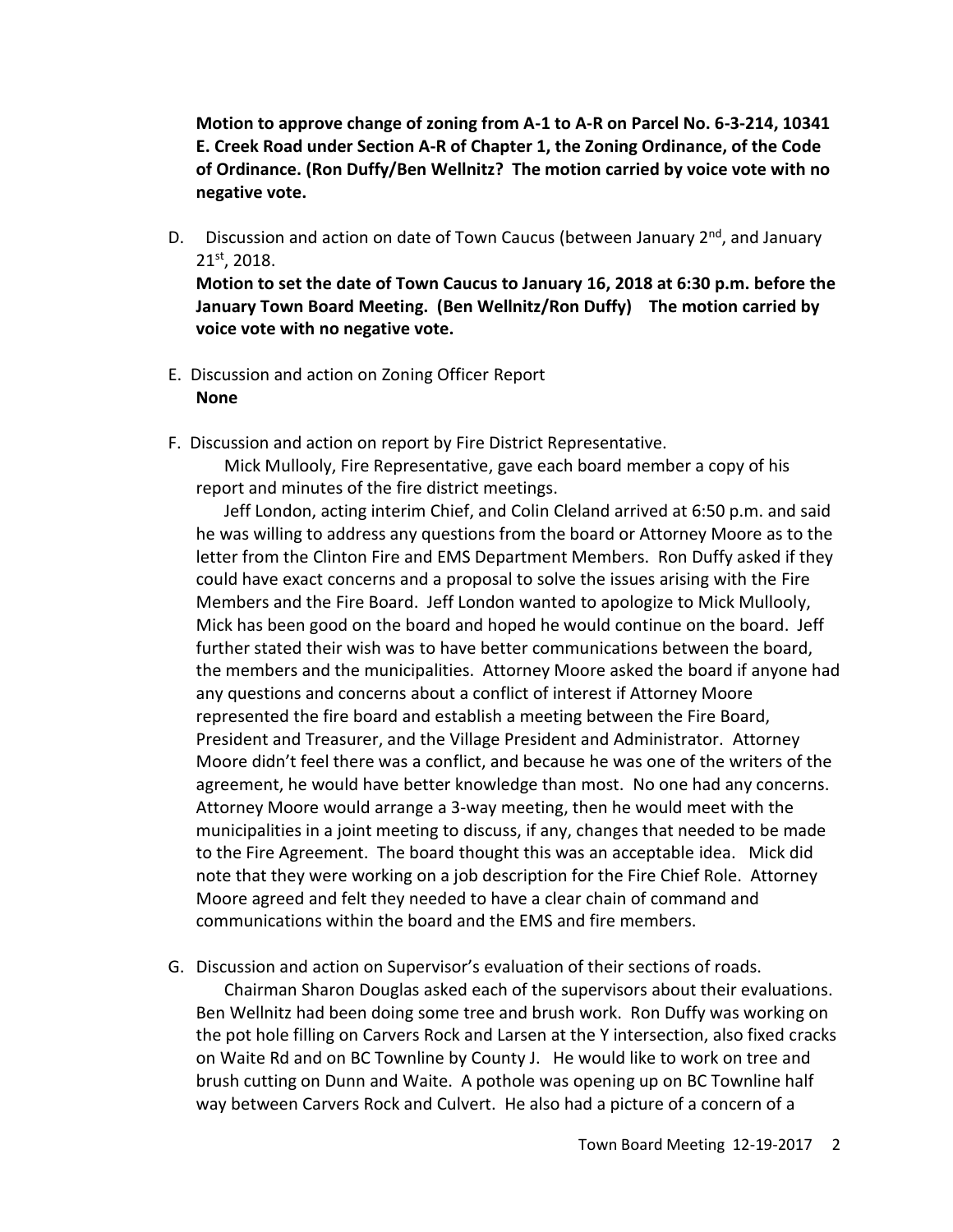culvert on BC Townline east of Gilbank/Peterson's. This would have to be a shared expense with Clinton. Sharon will talk with Mary Carlson to be on the agenda at the next Clinton Town Meeting to discuss possible culvert repair/replacement in 2018. Loren Bobolz had noticed BC Townline needs some shouldering, gravel gone, and it is on the list. Also, Trescher Rd and Bradford Townhall seems to be developing a soft, or low spot on the south side of that intersection on the west side of road from all the weight of the manure hauling this fall. Sarah Pope noted that the pot hole filling is holding quite well at Creek and Odling Roads. She wondered if Scott Dr. should be gravel? Or what could be done because the road is almost gone. She asked for that section of road be put on the list of road repair in 2018. Chairman Sharon reminded them to be thinking of what road work they would want to try to fix in 2018 and remember the Creek Road Bridge replacement is coming up. She suggested a special meeting be set up in January. **The board agreed to a special meeting on January 10, 2018 at 6:00 p.m. at the Town Hall.**

H. Discussion and action on roadwork.

Chairman Sharon Douglas reported that Ron Duffy had pot hole filled the intersection of Larsen Road and Carvers Rock Road and on B-C Townline Road. Bill Clarke used a skid steer to push a downed tree off of Carvers Rock Road one night. Sharon and Wayne Douglas, Ben Wellnitz and Sandra Clarke also responded to the call from dispatch.

Chairman Sharon Douglas reported that the brand new road signs that she and Wayne had put up for the Reid and Creek Road intersection are missing. The new bus stop sign is up for the east side of Carvers Rock Road.

Sharon and Wayne Douglas picked up the tree limbs on Creek Road and those on Avalon Road near Churchill's.

I. Discussion and action on Town Hall Repair Committee Report.

Sharon asked them to look at the outside front of the Town Hall, perhaps it needs some replacement of some of the siding especially on the east side?

- J. Discussion and action on approval of Driveway Permit applications. None
- K. Discussion and action on approval of Utility Permit Applications. None.
- 6. Citizen Participation

None

7. Announcements and Reports

**The January Town Board meeting will be held on Tuesday, January 16, 2018 at 6:30 p.m. at the Bradford Town Hall. The Town Caucus will begin at 6:30 with the Town meeting to follow.**

**Rock County Sheriff's Report presented and reviewed.**

**Chairman Sharon Douglas received a thank you from Jim Brewer.**

**She had also sent flowers to the Funeral of Jim Gilbank from the board for all his years of service to the Town.**